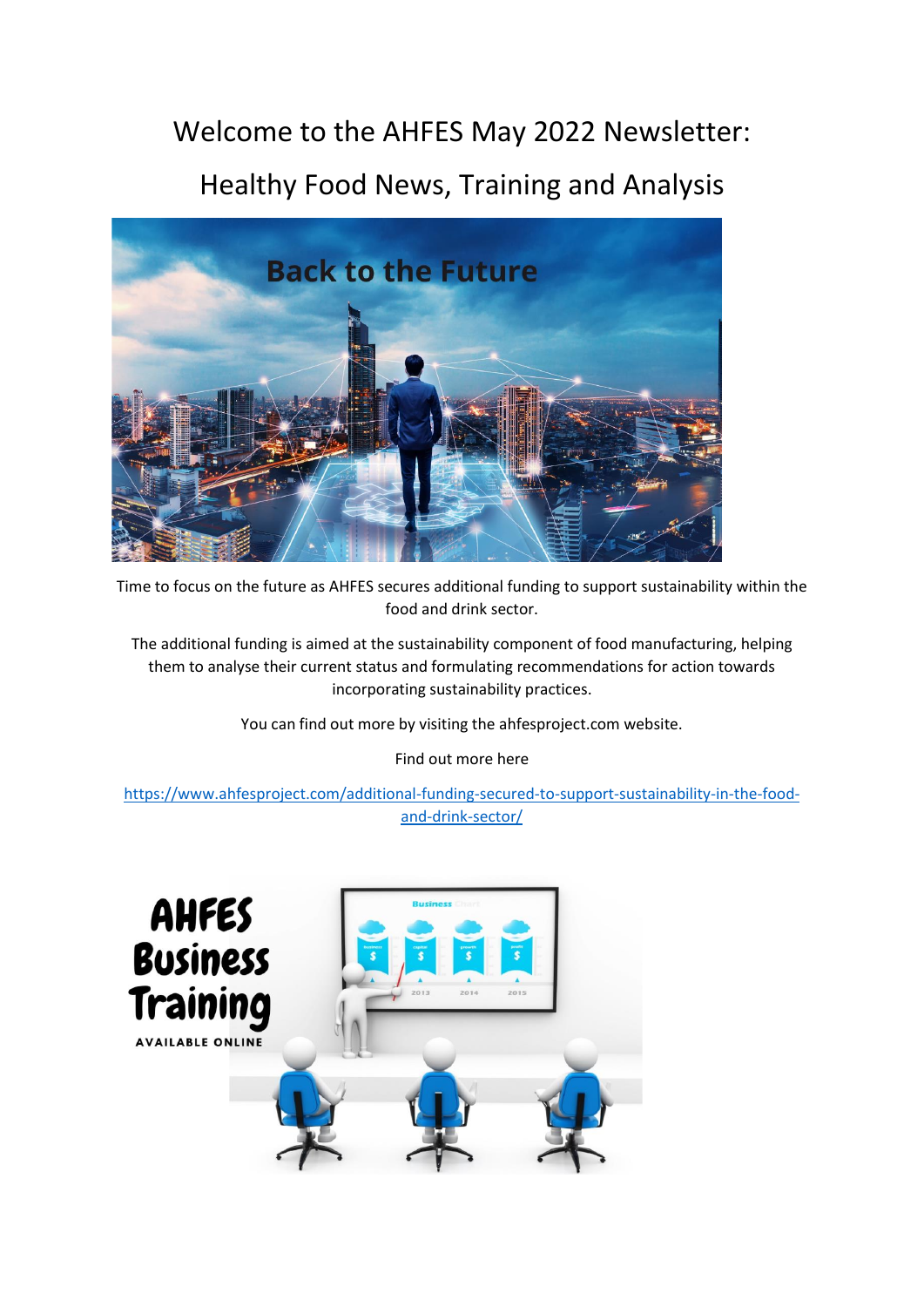The AHFES training library just keeps getting bigger. With 32 business training modules available FREE!

Check out the latest modules. "Sourcing For New Concepts" "Preparing For Production Trails" A full range of training modules aimed at Healthy Food manufacturers. Check out all the modules here. <https://www.ahfesproject.com/training/>

## Check out our latest Webinars



In case you missed them, here is your chance to catch up on recent AHFES Webinars

Spotlight on Protein Innovation

<https://www.ahfesproject.com/event/spotlight-on-protein-innovation-webinar/>

Healthy Food Trends: Sustainability, Culture and Consumer Preferences

[https://www.ahfesproject.com/event/healthy-food-trends-sustainability-culture-and-consumer](https://www.ahfesproject.com/event/healthy-food-trends-sustainability-culture-and-consumer-preferences/)[preferences/](https://www.ahfesproject.com/event/healthy-food-trends-sustainability-culture-and-consumer-preferences/)

Meat, Fish & Seafood and Ready meals: Current trends and innovations

[https://www.ahfesproject.com/event/webinar-on-meat-fish-seafood-and-ready-meals-current](https://www.ahfesproject.com/event/webinar-on-meat-fish-seafood-and-ready-meals-current-trends-and-innovations/)[trends-and-innovations/](https://www.ahfesproject.com/event/webinar-on-meat-fish-seafood-and-ready-meals-current-trends-and-innovations/)

Bakery European Market, Consumer Trends, and Innovation